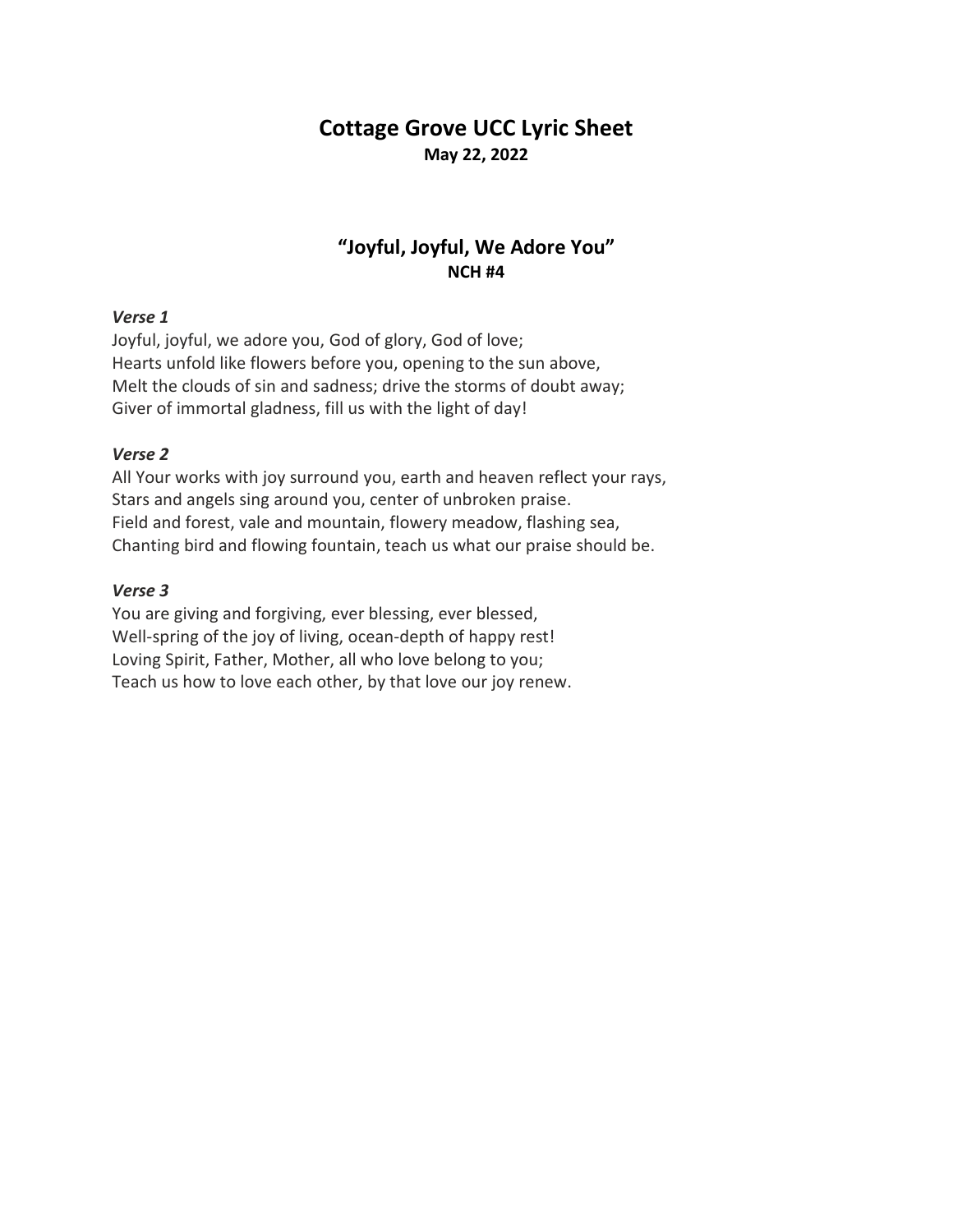## **"Let It Rise" By Holland David**

## *Verse 1*

Let the glory of the Lord Rise among us Let the glory of the Lord Rise among us Let the praises of the King Rise among us Let it rise

### *Verse 2*

Let the songs of the Lord Rise among us Let the songs of the Lord Rise among us Let the joy of the King Rise among us let it rise

#### *Chorus*

O let it rise O let it rise

Holland Davis © 1997, 1999 Universal Music - Brentwood Benson Publishing (Admin. by Brentwood-Benson Music Publishing, Inc.) *For use solely with the SongSelect® [Terms of Use.](https://songselect.ccli.com/about/termsofuse) All rights reserved. [www.ccli.com](http://www.ccli.com/)* CCLI License # 1913200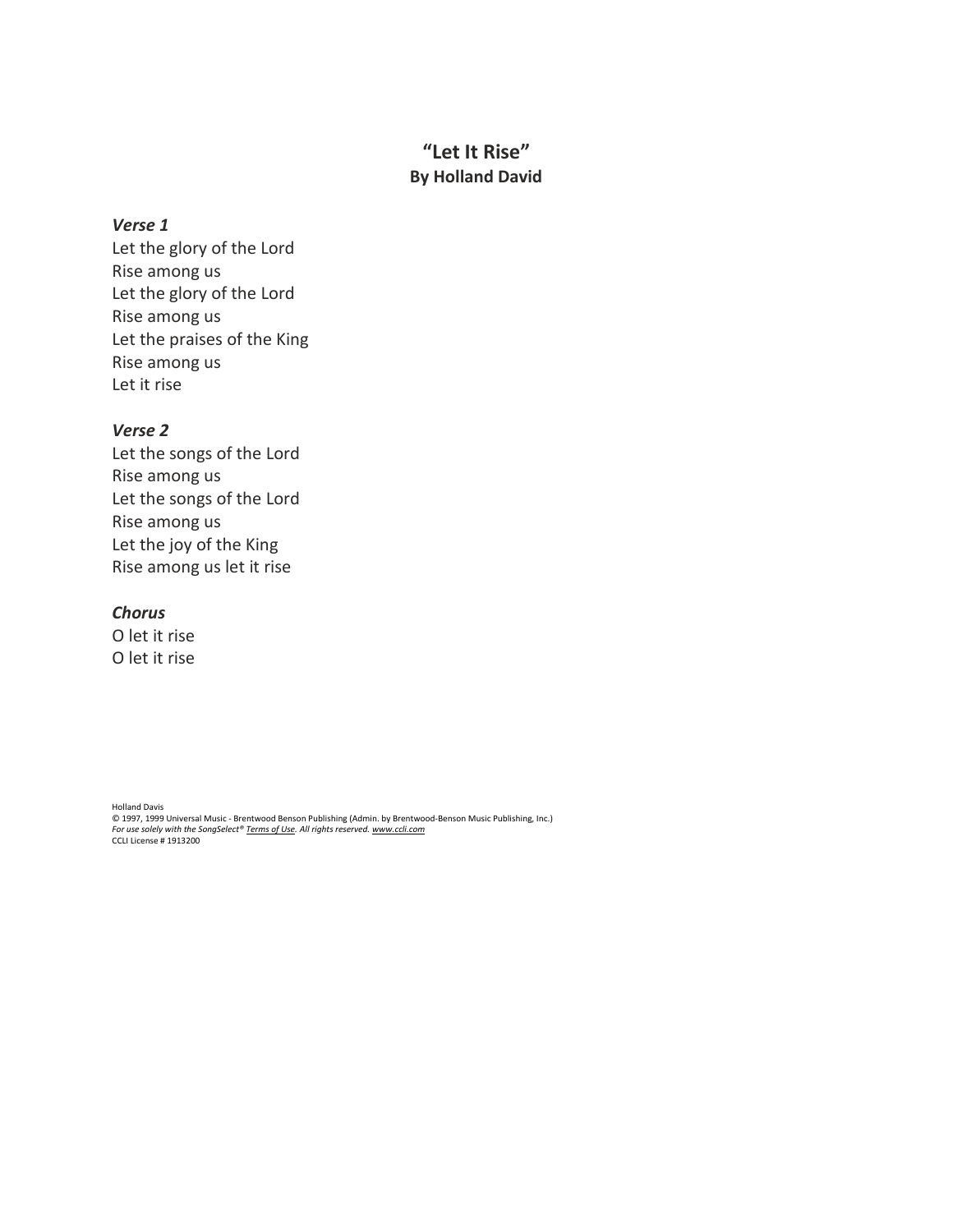# **"Give Thanks" By Henry Smith**

#### *Chorus*

Give thanks with a grateful heart Give thanks to the Holy One Give thanks because He's given Jesus Christ His Son

### *Verse*

And now let the weak say I am strong Let the poor say I am rich Because of what the Lord has done for us

### *Ending*

Give thanks

CCLI Song # 20285 Henry Smith © 1978 Integrity's Hosanna! Music (Admin. by Integrity Music) *For use solely with the SongSelect® [Terms of Use.](https://songselect.ccli.com/about/termsofuse) All rights reserved. [www.ccli.com](http://www.ccli.com/)* CCLI License # 1913200